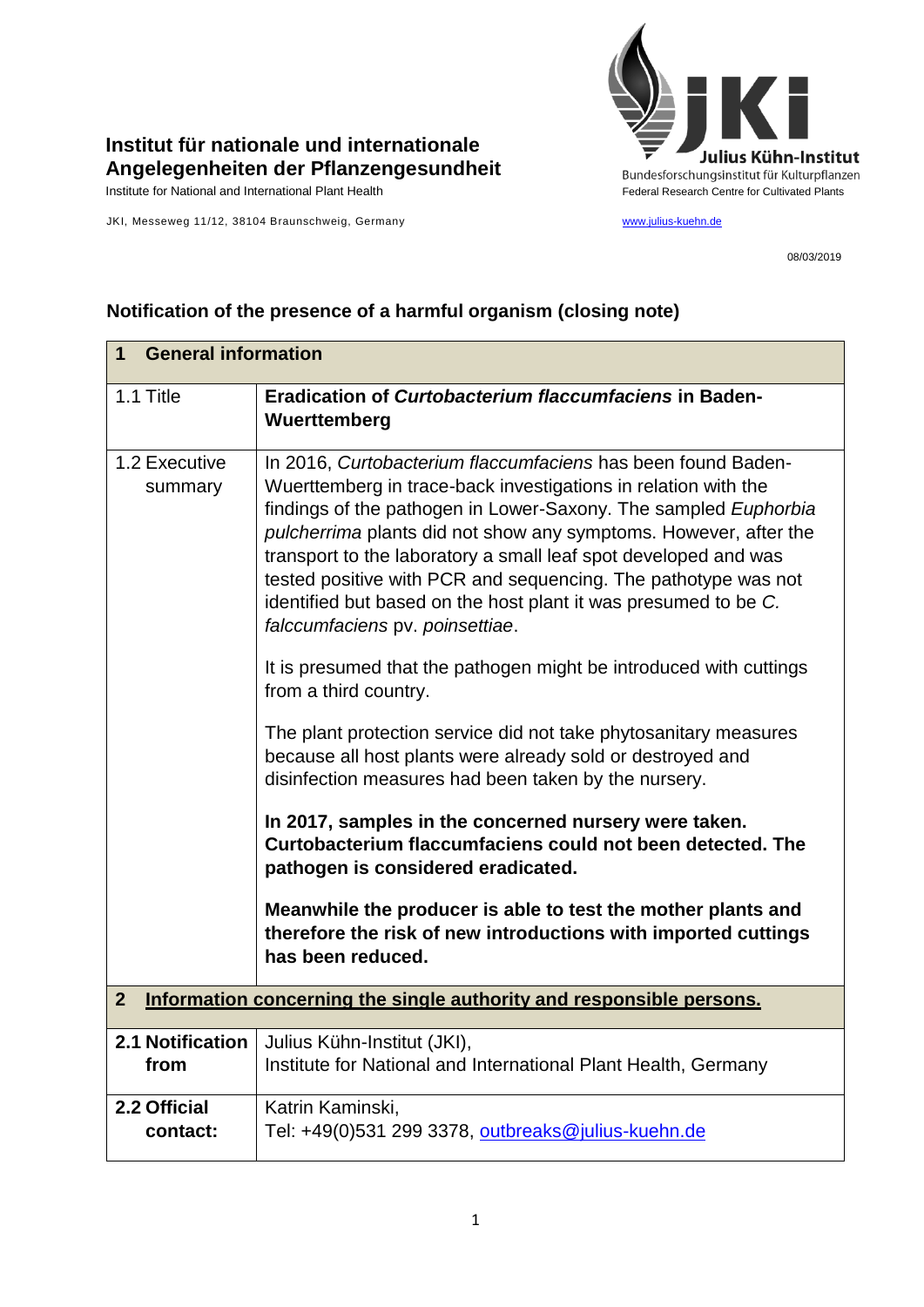| <b>Location</b><br>3                                                                                                                        |                                                                                                                                                    |  |
|---------------------------------------------------------------------------------------------------------------------------------------------|----------------------------------------------------------------------------------------------------------------------------------------------------|--|
| 3.1 Location                                                                                                                                | Stuttgart in Baden-Wuerttemberg                                                                                                                    |  |
| Reason of the notification and the pest status<br>4                                                                                         |                                                                                                                                                    |  |
| 4.1 First finding in<br>Germany or in the area                                                                                              | Appearance of the harmful organism in part of the<br>territory of Germany, in which its presence was<br>previously unknown                         |  |
| 4.2 Pest status of the area<br>where the harmful<br>organism has been<br>found present, after the<br>official confirmation.                 | Absent, eradicated                                                                                                                                 |  |
| 4.3 Pest status in Germany<br>before the official<br>confirmation of the<br>presence, or suspected<br>presence, of the<br>harmful organism. | Transient, under eradication                                                                                                                       |  |
| 4.4 Pest status in Germany<br>after the official<br>confirmation of the<br>presence of the harmful<br>organism.                             | Transient, under eradication                                                                                                                       |  |
| Finding, sampling, testing and confirmation of the harmful organism.<br>$5\phantom{.0}$                                                     |                                                                                                                                                    |  |
| 5.1 How the presence or<br>appearance of the<br>harmful organism was<br>found.                                                              | Trace back inspections related to the specific<br>presence of the harmful organism                                                                 |  |
| 5.2 Date of finding:                                                                                                                        | 20.12.2016                                                                                                                                         |  |
| 5.3 Sampling for laboratory<br>analysis.                                                                                                    | 12 plants from neighboring greenhouses were sent to<br>the laboratory. The plants did not show any<br>symptoms.                                    |  |
| 5.4 Name and address of<br>the Laboratory.                                                                                                  | Landwirtschaftskammer Nordrhein-Westfalen,<br>Pflanzenschutzdienst                                                                                 |  |
| 5.5 Diagnostic method.                                                                                                                      | The Curtobacterium flaccumfaciens was detected<br>based on principles of the PM $7/102$ (1) -<br>Curtobacterium flaccumfaciens pv. flaccumfaciens. |  |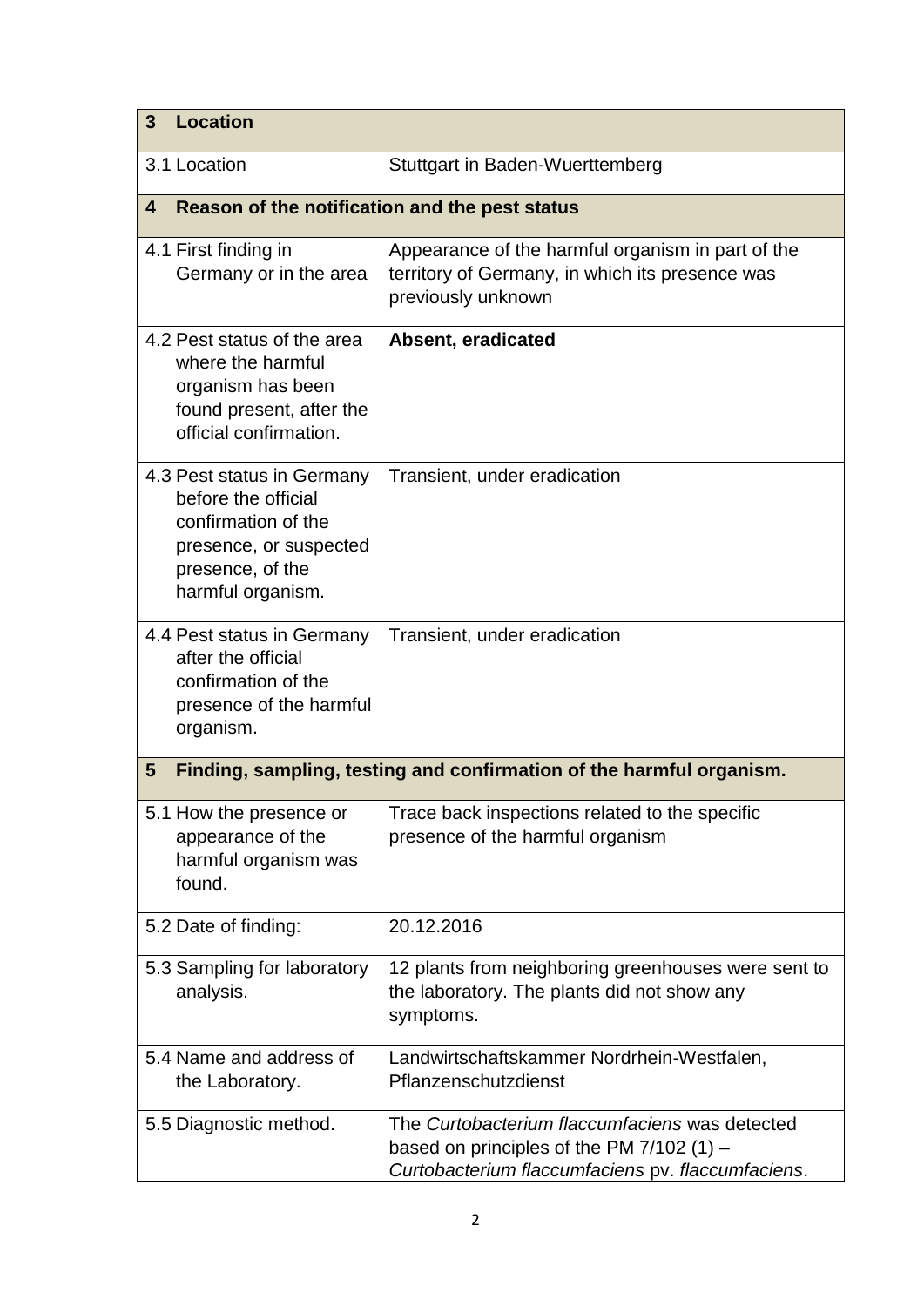|                                                                                | The bacterium was isolated form a leaf spot of 1<br>plant. It could not be isolated from the plants without<br>symptoms. The leaf spot only developed during<br>transport of the sample to the laboratory.<br>The pathotype was not identified but based on the<br>post plant it is presumed that it might be C.<br>flaccumfaciens pv. poinsettiae. |
|--------------------------------------------------------------------------------|-----------------------------------------------------------------------------------------------------------------------------------------------------------------------------------------------------------------------------------------------------------------------------------------------------------------------------------------------------|
| 5.6 Date of official<br>confirmation of the<br>harmful organism's<br>identity. | 20.12.2016                                                                                                                                                                                                                                                                                                                                          |
| Infested area, and the severity and source of the outbreak in that area.<br>6  |                                                                                                                                                                                                                                                                                                                                                     |
| 6.1 Size and delimitation of<br>the infested area.                             | 1 lot of 15,000 plants                                                                                                                                                                                                                                                                                                                              |
| 6.2 Characteristics of the<br>infested area and its<br>vicinity.               | Physically closed conditions: greenhouse                                                                                                                                                                                                                                                                                                            |
| 6.3 Host plants in the<br>infested area and its<br>vicinity.                   | Euphorbia pulcherrima                                                                                                                                                                                                                                                                                                                               |
| 6.4 Infested plant(s), plant<br>product(s) and other<br>object(s).             | Euphorbia pulcherrima                                                                                                                                                                                                                                                                                                                               |
| 6.5 Vectors present in the<br>area.                                            |                                                                                                                                                                                                                                                                                                                                                     |
| 6.6 Severity of the<br>outbreak.                                               | Unknown. Most of the poinsettia plants were already<br>delivered to the clients when the inspection took<br>place.                                                                                                                                                                                                                                  |
| 6.7 Source of the outbreak.                                                    | The cuttings had been imported from a Third Country<br>where the nursery holds the mother plants. It is<br>presumed that the pathogen was introduced with the<br>cuttings.                                                                                                                                                                          |